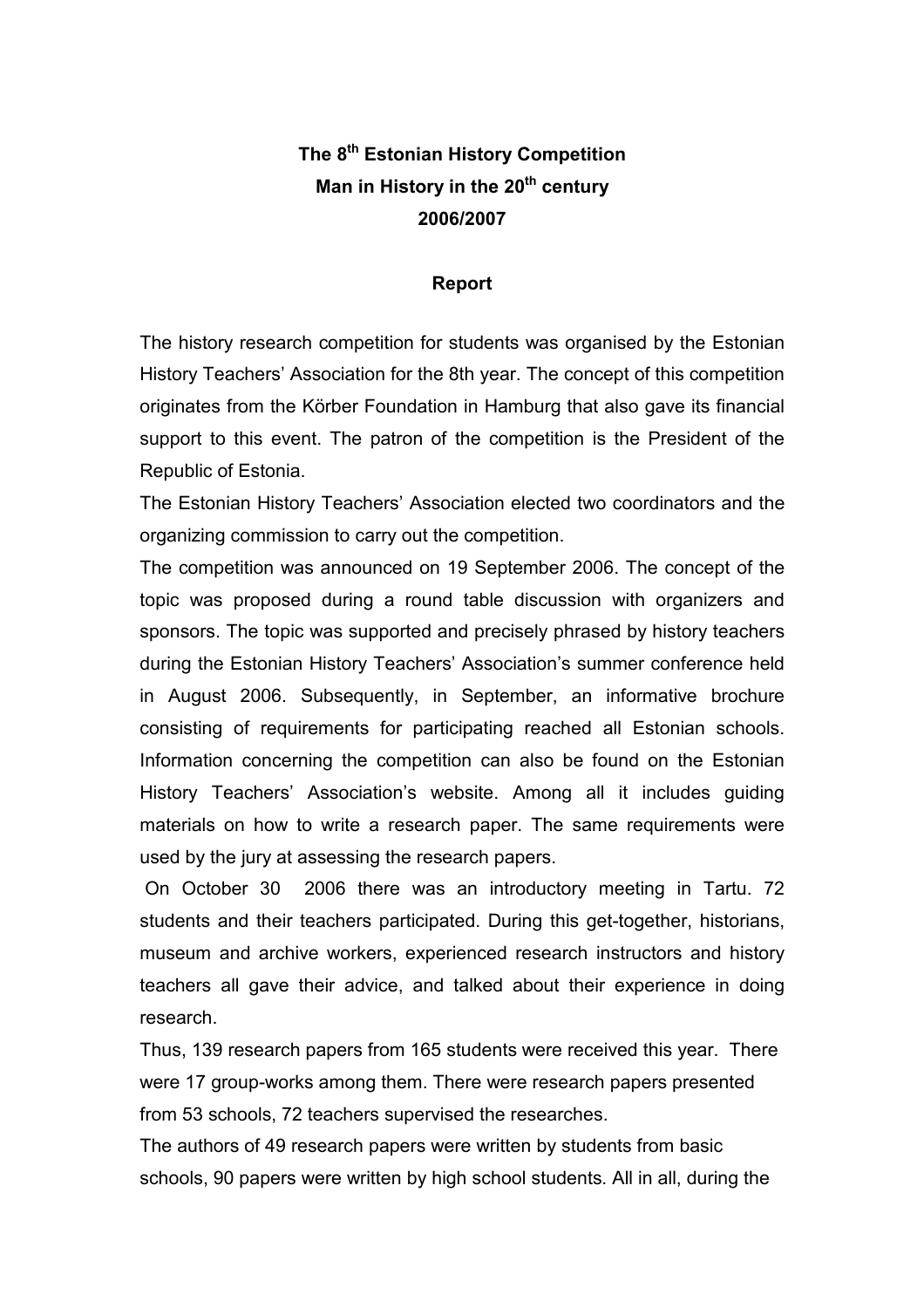8 years of competitions, there have been 1120 participants represented by 852 research papers.

All the papers presented are accessible to be read at the Estonian Literary Museum.

The research papers were assessed by a jury. They are all working as scientists either at Tartu University or at museums. The head of the jury is professor Eero Mediainen.

The award ceremony was held in Tartu on May 12 2007 in the hall of the Ministry of Education and Science.

#### Themes chosen this year

The research themes were mainly family stories and stories of representatives of different areas of activity (miner, artist, seaman, teacher, fisherman, sportsman etc). There were also some original themes: commonplace books of girls, the history of Orthodox Church, the Moscow Olympic Games, homeless people. The purpose of researchers was often to get new information about some people, events or phenomena.

#### Choice of the sources

The main primary sources were the sources of oral history. The authors interviewed their grandparents and parents, teachers, neighbours and sometimes also some famous persons of Estonian society.

The main written sources were written memories of families, in individual cases also sources of Estonian National Archive and of the archives of different schools. Sometimes pictorial materials – photos – were used. Some authors had had difficulties in finding professional literature. A number of authors did not refer to sources correctly.

### Interpretation and layout of the research papers

The materials used (especially sources of oral history) often influenced the layout of the researches. The authors had difficulties in critical interpretation of the sources and they often seemed to have trusted the sources (especially oral history) without critical thinking. They had quite successfully analysed the pictorial materials. Some students had compared